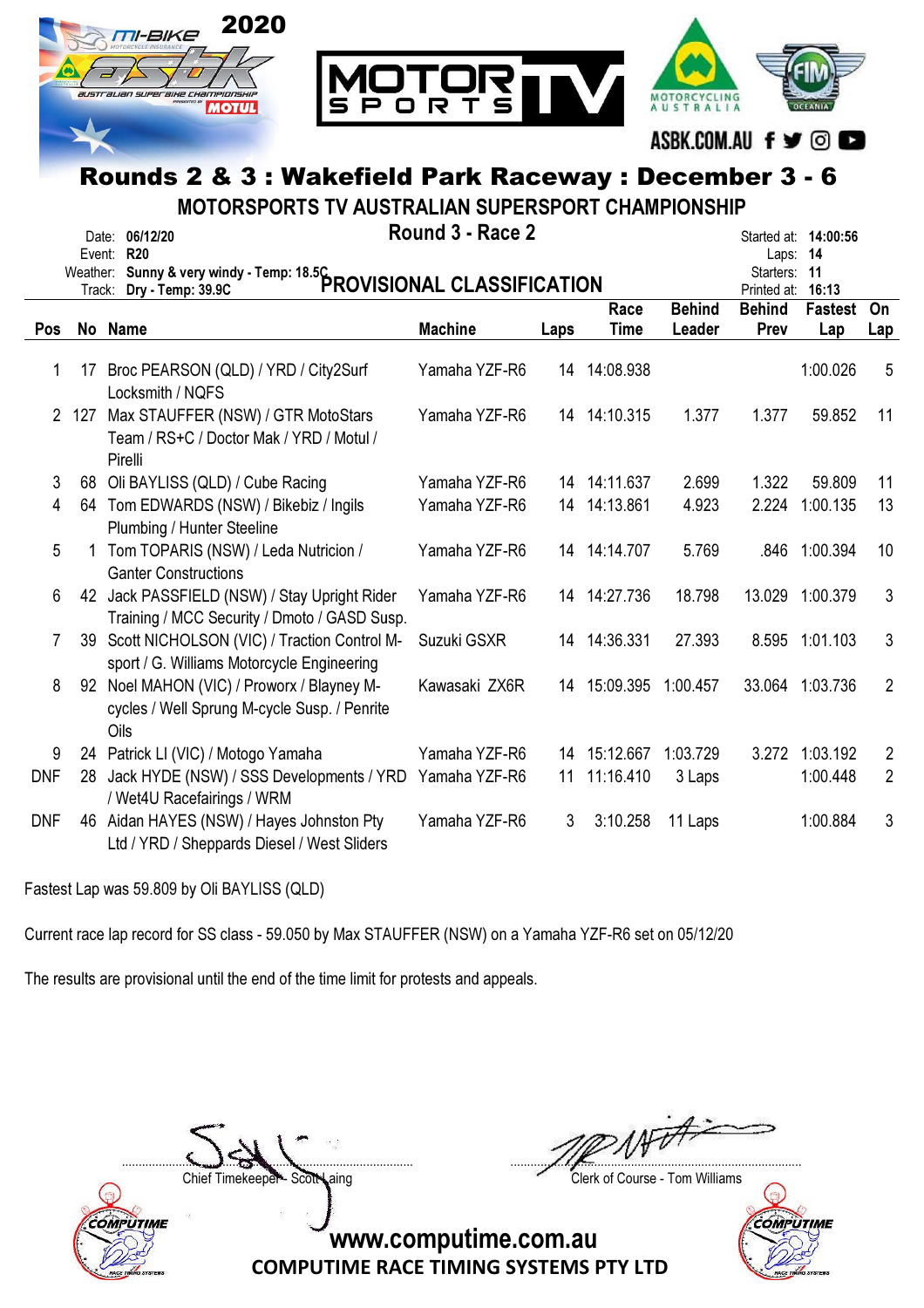

MOTORSPORTS TV AUSTRALIAN SUPERSPORT CHAMPIONSHIP

|    | Event:<br>Weather:<br>Track: | Date: 06/12/20<br><b>R20</b><br>Sunny & very windy - Temp: 18.5C<br>Dry - Temp: 39.9C |    |          |                   | Round 3 - Race 2<br><b>PROVISIONAL LAP TIMES</b> |                  |                  |                  |      |                                                                                           | Started at: <b>14:00:56</b><br>Laps: $14$<br>Starters: 11<br>Printed at: 16:13 |                   |
|----|------------------------------|---------------------------------------------------------------------------------------|----|----------|-------------------|--------------------------------------------------|------------------|------------------|------------------|------|-------------------------------------------------------------------------------------------|--------------------------------------------------------------------------------|-------------------|
|    | No Name                      |                                                                                       |    | Lap 1    | Lap <sub>2</sub>  | Lap3                                             | Lap <sub>4</sub> | Lap <sub>5</sub> | Lap <sub>6</sub> | Lap7 | Lap <sub>8</sub>                                                                          | Lap <sub>9</sub>                                                               | Lap <sub>10</sub> |
|    |                              | 1 Tom TOPARIS (NSW)                                                                   |    | 1:04.803 | 1:00.641          | 1:00.516                                         | 1:00.787         |                  |                  |      | 1:00.778 1:00.785 1:00.633 1:01.260 1:00.812 1:00.394                                     |                                                                                |                   |
|    |                              |                                                                                       | 10 | 1:00.500 | 1:01.038          | 1:00.762 1:00.998                                |                  |                  |                  |      |                                                                                           |                                                                                |                   |
| 17 |                              | Broc PEARSON (QLD)                                                                    |    | 1:05.456 | 1:00.295          |                                                  |                  |                  |                  |      | 1:00.734 1:00.250 1:00.026 1:00.124 1:00.193 1:00.168 1:00.228 1:00.345                   |                                                                                |                   |
|    |                              |                                                                                       | 10 | 1:00.151 |                   | 1:00.460 1:00.072 1:00.436                       |                  |                  |                  |      |                                                                                           |                                                                                |                   |
|    | 24 Patrick LI (VIC)          |                                                                                       |    |          |                   |                                                  |                  |                  |                  |      | 1:09.115 1:03.192 1:11.109 1:04.455 1:04.713 1:04.090 1:04.808 1:04.565 1:04.626 1:04.245 |                                                                                |                   |
|    |                              |                                                                                       | 10 | 1:04.304 |                   | 1:04.754 1:04.204 1:04.487                       |                  |                  |                  |      |                                                                                           |                                                                                |                   |
|    | 28 Jack HYDE (NSW)           |                                                                                       |    |          |                   |                                                  |                  |                  |                  |      | 1:05.631 1:00.448 1:00.887 1:01.456 1:01.417 1:01.103 1:00.899 1:01.284 1:01.058 1:01.236 |                                                                                |                   |
|    |                              |                                                                                       | 10 | 1:00.991 |                   |                                                  |                  |                  |                  |      |                                                                                           |                                                                                |                   |
|    |                              | 39 Scott NICHOLSON (VIC)                                                              |    | 1:07.697 |                   |                                                  |                  |                  |                  |      | 1:01.796  1:01.103  1:01.556  1:01.744  1:01.949  1:01.918  1:02.723  1:02.549  1:02.523  |                                                                                |                   |
|    |                              |                                                                                       | 10 | 1:02.080 | 1:02.795          | 1:03.155                                         | 1:02.743         |                  |                  |      |                                                                                           |                                                                                |                   |
|    |                              | 42 Jack PASSFIELD (NSW)                                                               |    | 1:07.133 | 1:01.013          | 1:00.379                                         | 1:00.621         |                  |                  |      | 1:01.423  1:01.429  1:01.063  1:01.456  1:01.814  1:01.941                                |                                                                                |                   |
|    |                              |                                                                                       | 10 | 1:02.109 | 1:02.226 1:02.409 |                                                  | 1:02.720         |                  |                  |      |                                                                                           |                                                                                |                   |
| 46 |                              | Aidan HAYES (NSW)                                                                     |    | 1:07.815 | 1:01.559          | 1:00.884                                         |                  |                  |                  |      |                                                                                           |                                                                                |                   |
| 64 |                              | Tom EDWARDS (NSW)                                                                     |    | 1:06.672 | 1:00.700          | 1:00.290                                         |                  |                  |                  |      | 1:01.029  1:00.972  1:00.884  1:00.225  1:00.203  1:00.254  1:00.395                      |                                                                                |                   |
|    |                              |                                                                                       | 10 | 1:00.524 | 1:00.525          | 1:00.135                                         | 1:01.053         |                  |                  |      |                                                                                           |                                                                                |                   |
| 68 |                              | Oli BAYLISS (QLD)                                                                     |    | 1:06.342 | 1:00.494          | 1:00.354                                         | 1:00.543         |                  |                  |      | 1:00.505 1:00.610 1:00.583 1:00.772 1:00.314                                              |                                                                                | 59.934            |
|    |                              |                                                                                       | 10 | 59.809   | 1:00.040          | 1:00.533                                         | 1:00.804         |                  |                  |      |                                                                                           |                                                                                |                   |
|    |                              | 92 Noel MAHON (VIC)                                                                   |    | 1:10.066 | 1:03.736          | 1:04.499                                         | 1:04.516         |                  |                  |      | 1:04.712 1:04.841 1:04.696 1:04.626 1:04.213 1:04.388                                     |                                                                                |                   |
|    |                              |                                                                                       | 10 | 1:04.471 | 1:04.975          | 1:04.679                                         | 1:04.977         |                  |                  |      |                                                                                           |                                                                                |                   |
|    |                              | 127 Max STAUFFER (NSW)                                                                |    | 1:06.007 | 1:00.381          | 1:00.876                                         | 1:00.714         |                  |                  |      | 1:00.506 1:00.511 1:00.117 1:00.977 1:00.006                                              |                                                                                | 1:00.033          |
|    |                              |                                                                                       | 10 | 59.852   | 59.959            | 1:00.057                                         | 1:00.319         |                  |                  |      |                                                                                           |                                                                                |                   |

The results are provisional until the end of the time limit for protests and appeals.



....................................................................................... .......................................................................................

Chief Timekeeper - Scott Laing Clerk of Course - Tom Williams

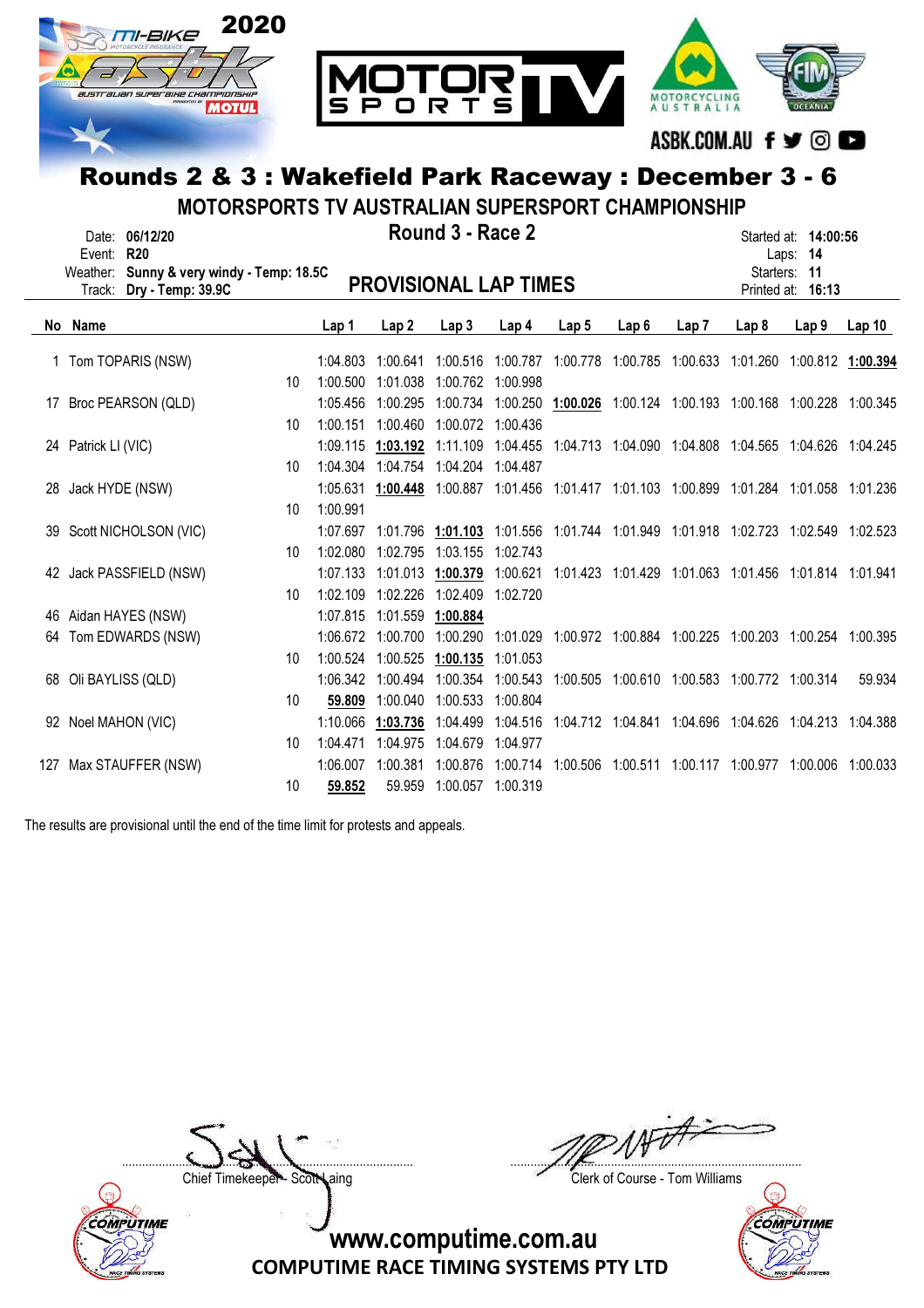

MOTORSPORTS TV AUSTRALIAN SUPERSPORT CHAMPIONSHIP

|                         | Event: R20                  | Date: 06/12/20 |                                           |         |          | Round 3 - Race 2               |                                |         | Started at: <b>14:00:56</b><br>Laps: 14 |          |
|-------------------------|-----------------------------|----------------|-------------------------------------------|---------|----------|--------------------------------|--------------------------------|---------|-----------------------------------------|----------|
|                         |                             |                | Weather: Sunny & very windy - Temp: 18.5C |         |          |                                |                                |         | Starters: 11                            |          |
|                         |                             |                | Track: Dry - Temp: 39.9C                  |         |          | <b>PROVISIONAL SPLIT TIMES</b> |                                |         | Printed at:                             | 16:13    |
| Lap                     |                             | Split 1        | Split 2                                   | Split 3 | Lap Time | Lap                            | Split 1                        | Split 2 | Split 3                                 | Lap Time |
|                         | 1 Tom TOPARIS (NSW) (5th)   |                |                                           |         |          | 12                             | 17.373                         | 24.778  | 22.603                                  | 1:04.754 |
| 1                       |                             | 20.653         | 22.815                                    | 21.335  | 1:04.803 | 13                             | 17.384                         | 24.359  | 22.461                                  | 1:04.204 |
| $\overline{2}$          |                             | 16.386         | 23.036                                    | 21.219  | 1:00.641 | 14                             | 17.392                         | 24.531  | 22.564                                  | 1:04.487 |
| 3                       |                             | 16.437         | 22.770                                    | 21.309  | 1:00.516 |                                |                                |         |                                         |          |
| 4                       |                             | 16.425         | 23.014                                    | 21.348  | 1:00.787 |                                | 28 Jack HYDE (NSW) (DNF)       |         |                                         |          |
| 5                       |                             | 16.415         | 22.959                                    | 21.404  | 1:00.778 | 1                              | 21.067                         | 23.004  | 21.560                                  | 1:05.631 |
| 6                       |                             | 16.327         | 23.186                                    | 21.272  | 1:00.785 | 2                              | 16.411                         | 22.640  | 21.397                                  | 1:00.448 |
| 7                       |                             | 16.323         | 23.021                                    | 21.289  | 1:00.633 | 3                              | 16.455                         | 22.755  | 21.677                                  | 1:00.887 |
| 8                       |                             | 16.257         | 23.227                                    | 21.776  | 1:01.260 | 4                              | 16.830                         | 22.902  | 21.724                                  | 1:01.456 |
| 9                       |                             | 16.508         | 22.982                                    | 21.322  | 1:00.812 | 5                              | 16.466                         | 23.022  | 21.929                                  | 1:01.417 |
| 10                      |                             | 16.275         | 22.884                                    | 21.235  | 1:00.394 | 6                              | 16.644                         | 22.958  | 21.501                                  | 1:01.103 |
| 11                      |                             | 16.261         | 23.079                                    | 21.160  | 1:00.500 | $\overline{7}$                 | 16.660                         | 22.761  | 21.478                                  | 1:00.899 |
| 12                      |                             | 16.301         | 23.249                                    | 21.488  | 1:01.038 | 8                              | 16.674                         | 23.135  | 21.475                                  | 1:01.284 |
| 13                      |                             | 16.463         | 22.998                                    | 21.301  | 1:00.762 | 9                              | 16.711                         | 22.773  | 21.574                                  | 1:01.058 |
| 14                      |                             | 16.318         | 23.057                                    | 21.623  | 1:00.998 | $10$                           | 16.747                         | 22.829  | 21.660                                  | 1:01.236 |
|                         |                             |                |                                           |         |          | 11                             | 16.557                         | 22.915  | 21.519                                  | 1:00.991 |
|                         | 17 Broc PEARSON (QLD) (1st) |                |                                           |         |          |                                |                                |         |                                         |          |
| 1                       |                             | 21.188         | 23.119                                    | 21.149  | 1:05.456 |                                | 39 Scott NICHOLSON (VIC) (7th) |         |                                         |          |
| $\overline{\mathbf{c}}$ |                             | 16.166         | 22.886                                    | 21.243  | 1:00.295 | 1                              | 22.502                         | 23.571  | 21.624                                  | 1:07.697 |
| 3                       |                             | 16.321         | 23.144                                    | 21.269  | 1:00.734 | 2                              | 17.069                         | 23.005  | 21.722                                  | 1:01.796 |
| 4                       |                             | 16.144         | 22.992                                    | 21.114  | 1:00.250 | 3                              | 16.897                         | 22.975  | 21.231                                  | 1:01.103 |
| 5                       |                             | 16.060         | 22.898                                    | 21.068  | 1:00.026 | 4                              | 16.831                         | 23.145  | 21.580                                  | 1:01.556 |
| 6                       |                             | 16.106         | 22.893                                    | 21.125  | 1:00.124 | 5                              | 16.958                         | 23.131  | 21.655                                  | 1:01.744 |
| $\overline{7}$          |                             | 16.132         | 22.899                                    | 21.162  | 1:00.193 | 6                              | 17.201                         | 23.165  | 21.583                                  | 1:01.949 |
| 8                       |                             | 15.994         | 22.996                                    | 21.178  | 1:00.168 | $\overline{7}$                 | 16.975                         | 23.357  | 21.586                                  | 1:01.918 |
| 9                       |                             | 16.146         | 22.971                                    | 21.111  | 1:00.228 | 8                              | 17.030                         | 23.301  | 22.392                                  | 1:02.723 |
| 10                      |                             | 16.100         | 23.036                                    | 21.209  | 1:00.345 | 9                              | 17.168                         | 23.556  | 21.825                                  | 1:02.549 |
| 11                      |                             | 16.064         | 22.983                                    | 21.104  | 1:00.151 | 10                             | 17.355                         | 23.454  | 21.714                                  | 1:02.523 |
| 12                      |                             | 16.017         | 23.278                                    | 21.165  | 1:00.460 | 11                             | 17.062                         | 23.419  | 21.599                                  | 1:02.080 |
| 13                      |                             | 16.043         | 22.948                                    | 21.081  | 1:00.072 | 12                             | 17.087                         | 23.960  | 21.748                                  | 1:02.795 |
| 14                      |                             | 16.019         | 23.051                                    | 21.366  | 1:00.436 | 13                             | 17.368                         | 23.996  | 21.791                                  | 1:03.155 |
|                         |                             |                |                                           |         |          | 14                             | 17.123                         | 23.781  | 21.839                                  | 1:02.743 |
|                         | 24 Patrick LI (VIC) (9th)   |                |                                           |         |          |                                |                                |         |                                         |          |
| 1                       |                             | 22.831         | 23.932                                    | 22.352  | 1:09.115 |                                | 42 Jack PASSFIELD (NSW) (6th)  |         |                                         |          |
| $\overline{2}$          |                             | 17.242         | 23.991                                    | 21.959  | 1:03.192 | 1                              | 21.874                         | 23.736  | 21.523                                  | 1:07.133 |
| 3                       |                             | 24.242         | 24.491                                    | 22.376  | 1:11.109 | $\overline{2}$                 | 16.579                         | 23.044  | 21.390                                  | 1:01.013 |
| 4                       |                             | 17.443         | 24.297                                    | 22.715  | 1:04.455 | 3                              | 16.299                         | 22.819  | 21.261                                  | 1:00.379 |
| 5                       |                             | 17.615         | 24.433                                    | 22.665  | 1:04.713 | 4                              | 16.346                         | 22.953  | 21.322                                  | 1:00.621 |
| 6                       |                             | 17.470         | 24.389                                    | 22.231  | 1:04.090 | 5                              | 16.441                         | 23.325  | 21.657                                  | 1:01.423 |
| 7                       |                             | 17.756         | 24.623                                    | 22.429  | 1:04.808 | 6                              | 16.539                         | 23.201  | 21.689                                  | 1:01.429 |
| 8                       |                             | 17.488         | 24.523                                    | 22.554  | 1:04.565 | $\overline{7}$                 | 16.527                         | 23.056  | 21.480                                  | 1:01.063 |
| 9                       |                             | 17.460         | 24.543                                    | 22.623  | 1:04.626 | 8                              | 16.465                         | 23.280  | 21.711                                  | 1:01.456 |
| 10                      |                             | 17.326         | 24.409                                    | 22.510  | 1:04.245 | 9                              | 16.493                         | 23.517  | 21.804                                  | 1:01.814 |
| 11                      |                             | 17.472         | 24.447                                    | 22.385  | 1:04.304 | 10                             | 16.774                         | 23.397  | 21.770                                  | 1:01.941 |



....................................................................................... .......................................................................................

Chief Timekeeper - Scott Laing Clerk of Course - Tom Williams

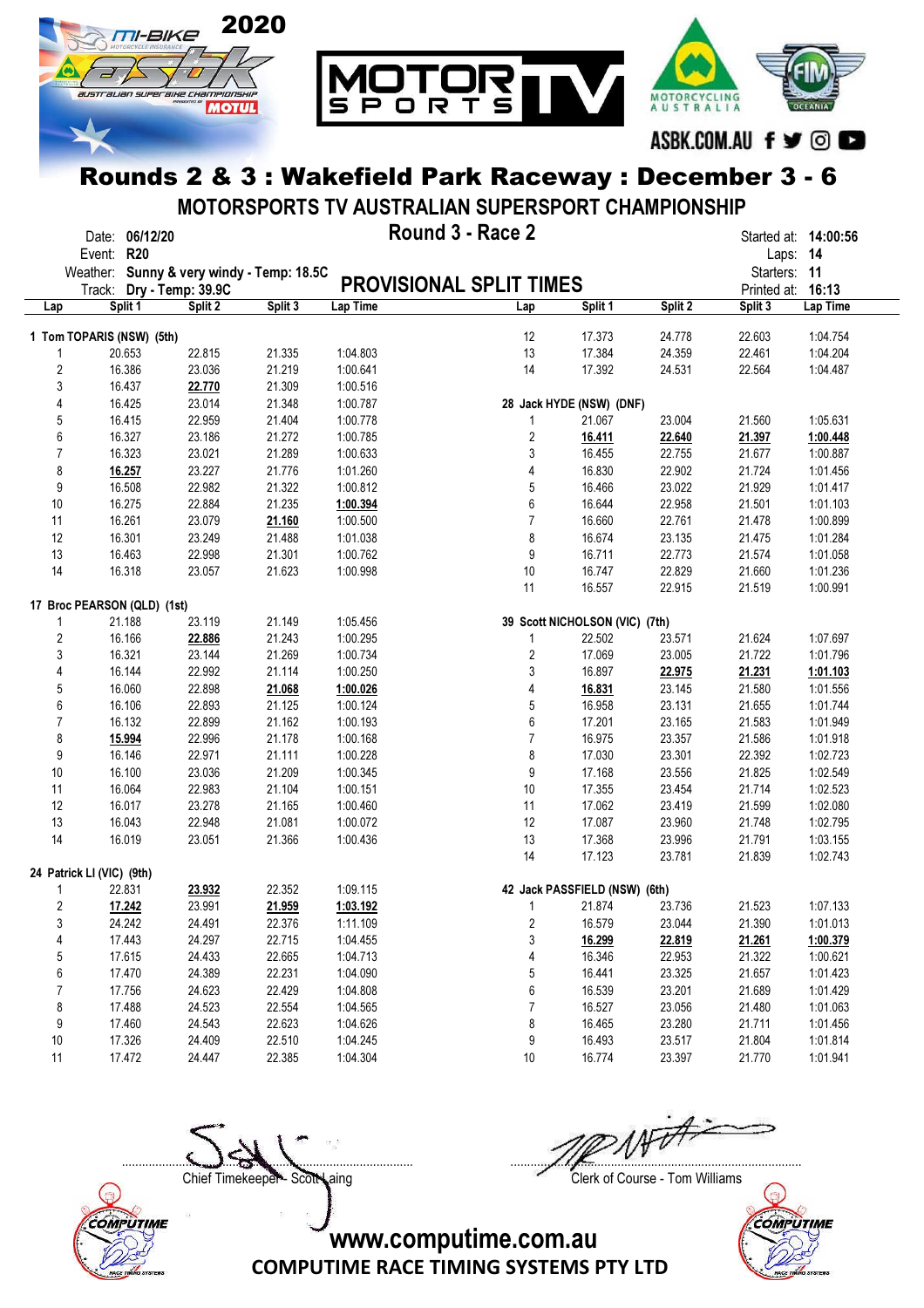

MOTORSPORTS TV AUSTRALIAN SUPERSPORT CHAMPIONSHIP

|                | Event: R20                 | Date: 06/12/20 |                                           |         |          | Round 3 - Race 2               |                              |         | Started at: 14:00:56<br>Laps: 14 |          |
|----------------|----------------------------|----------------|-------------------------------------------|---------|----------|--------------------------------|------------------------------|---------|----------------------------------|----------|
|                |                            |                | Weather: Sunny & very windy - Temp: 18.5C |         |          | <b>PROVISIONAL SPLIT TIMES</b> |                              |         | Starters: 11                     |          |
|                |                            | Split 1        | Track: Dry - Temp: 39.9C<br>Split 2       | Split 3 | Lap Time | Lap                            | Split 1                      | Split 2 | Printed at: 16:13<br>Split 3     | Lap Time |
| Lap            |                            |                |                                           |         |          |                                |                              |         |                                  |          |
| 11             |                            | 16.622         | 23.629                                    | 21.858  | 1:02.109 | 12                             | 16.173                       | 22.742  | 21.125                           | 1:00.040 |
| 12             |                            | 16.656         | 23.704                                    | 21.866  | 1:02.226 | 13                             | 16.214                       | 23.049  | 21.270                           | 1:00.533 |
| 13             |                            | 16.599         | 23.802                                    | 22.008  | 1:02.409 | 14                             | 16.248                       | 23.158  | 21.398                           | 1:00.804 |
| 14             |                            | 16.813         | 23.950                                    | 21.957  | 1:02.720 |                                |                              |         |                                  |          |
|                |                            |                |                                           |         |          |                                | 92 Noel MAHON (VIC) (8th)    |         |                                  |          |
|                | 46 Aidan HAYES (NSW) (DNF) |                |                                           |         |          | 1                              | 23.659                       | 24.066  | 22.341                           | 1:10.066 |
| 1              |                            | 22.297         | 23.437                                    | 22.081  | 1:07.815 | $\sqrt{2}$                     | 17.526                       | 24.196  | 22.014                           | 1:03.736 |
| $\overline{2}$ |                            | 17.101         | 23.065                                    | 21.393  | 1:01.559 | 3                              | 17.661                       | 24.463  | 22.375                           | 1:04.499 |
| 3              |                            | 16.562         | 22.794                                    | 21.528  | 1:00.884 | 4                              | 17.694                       | 24.485  | 22.337                           | 1:04.516 |
|                |                            |                |                                           |         |          | 5                              | 17.708                       | 24.603  | 22.401                           | 1:04.712 |
|                | 64 Tom EDWARDS (NSW) (4th) |                |                                           |         |          | 6                              | 17.954                       | 24.508  | 22.379                           | 1:04.841 |
| 1              |                            | 22.070         | 23.300                                    | 21.302  | 1:06.672 | $\overline{7}$                 | 17.703                       | 24.455  | 22.538                           | 1:04.696 |
| $\overline{2}$ |                            | 16.669         | 22.697                                    | 21.334  | 1:00.700 | 8                              | 17.886                       | 24.393  | 22.347                           | 1:04.626 |
| 3              |                            | 16.173         | 22.533                                    | 21.584  | 1:00.290 | 9                              | 17.572                       | 24.352  | 22.289                           | 1:04.213 |
| 4              |                            | 16.408         | 22.917                                    | 21.704  | 1:01.029 | 10                             | 17.725                       | 24.229  | 22.434                           | 1:04.388 |
| 5              |                            | 16.376         | 23.031                                    | 21.565  | 1:00.972 | 11                             | 17.686                       | 24.290  | 22.495                           | 1:04.471 |
| 6              |                            | 16.636         | 22.798                                    | 21.450  | 1:00.884 | 12                             | 17.635                       | 24.698  | 22.642                           | 1:04.975 |
| $\overline{7}$ |                            | 16.267         | 22.673                                    | 21.285  | 1:00.225 | 13                             | 17.810                       | 24.346  | 22.523                           | 1:04.679 |
| 8              |                            | 16.318         | 22.589                                    | 21.296  | 1:00.203 | 14                             | 17.656                       | 24.203  | 23.118                           | 1:04.977 |
| 9              |                            | 16.225         | 22.615                                    | 21.414  | 1:00.254 |                                |                              |         |                                  |          |
| 10             |                            | 16.285         | 22.754                                    | 21.356  | 1:00.395 |                                | 127 Max STAUFFER (NSW) (2nd) |         |                                  |          |
| 11             |                            | 16.316         | 22.878                                    | 21.330  | 1:00.524 | 1                              | 21.502                       | 23.282  | 21.223                           | 1:06.007 |
| 12             |                            | 16.229         | 22.889                                    | 21.407  | 1:00.525 | $\overline{2}$                 | 16.350                       | 22.871  | 21.160                           | 1:00.381 |
| 13             |                            | 16.119         | 22.591                                    | 21.425  | 1:00.135 | 3                              | 16.364                       | 23.202  | 21.310                           | 1:00.876 |
| 14             |                            | 16.417         | 22.907                                    | 21.729  | 1:01.053 | 4                              | 16.684                       | 22.969  | 21.061                           | 1:00.714 |
|                |                            |                |                                           |         |          | 5                              | 16.281                       | 23.090  | 21.135                           | 1:00.506 |
|                | 68 Oli BAYLISS (QLD) (3rd) |                |                                           |         |          | 6                              | 16.273                       | 23.017  | 21.221                           | 1:00.511 |
| 1              |                            | 22.026         | 23.128                                    | 21.188  | 1:06.342 | $\overline{7}$                 | 16.138                       | 22.859  | 21.120                           | 1:00.117 |
| $\overline{2}$ |                            | 16.266         | 22.877                                    | 21.351  | 1:00.494 | 8                              | 16.254                       | 23.296  | 21.427                           | 1:00.977 |
| 3              |                            | 16.195         | 22.768                                    | 21.391  | 1:00.354 | 9                              | 16.072                       | 22.844  | 21.090                           | 1:00.006 |
| 4              |                            | 16.430         | 22.868                                    | 21.245  | 1:00.543 | 10                             | 16.067                       | 22.885  | 21.081                           | 1:00.033 |
| 5              |                            | 16.341         | 22.947                                    | 21.217  | 1:00.505 | 11                             | 16.060                       | 22.773  | 21.019                           | 59.852   |
| 6              |                            | 16.286         | 23.014                                    | 21.310  | 1:00.610 | 12                             | 16.094                       | 22.822  | 21.043                           | 59.959   |
| $\overline{7}$ |                            | 16.579         | 22.799                                    | 21.205  | 1:00.583 | 13                             | 15.981                       | 22.986  | 21.090                           | 1:00.057 |
| 8              |                            | 16.318         | 23.126                                    | 21.328  | 1:00.772 | 14                             | 15.991                       | 23.150  | 21.178                           | 1:00.319 |
| 9              |                            | 16.277         | 22.806                                    | 21.231  | 1:00.314 |                                |                              |         |                                  |          |
| 10             |                            | 16.129         | 22.647                                    | 21.158  | 59.934   |                                |                              |         |                                  |          |
| 11             |                            | 16.127         | 22.658                                    | 21.024  | 59.809   |                                |                              |         |                                  |          |

The results are provisional until the end of the time limit for protests and appeals.



....................................................................................... .......................................................................................

Chief Timekeeper - Scott Laing Clerk of Course - Tom Williams

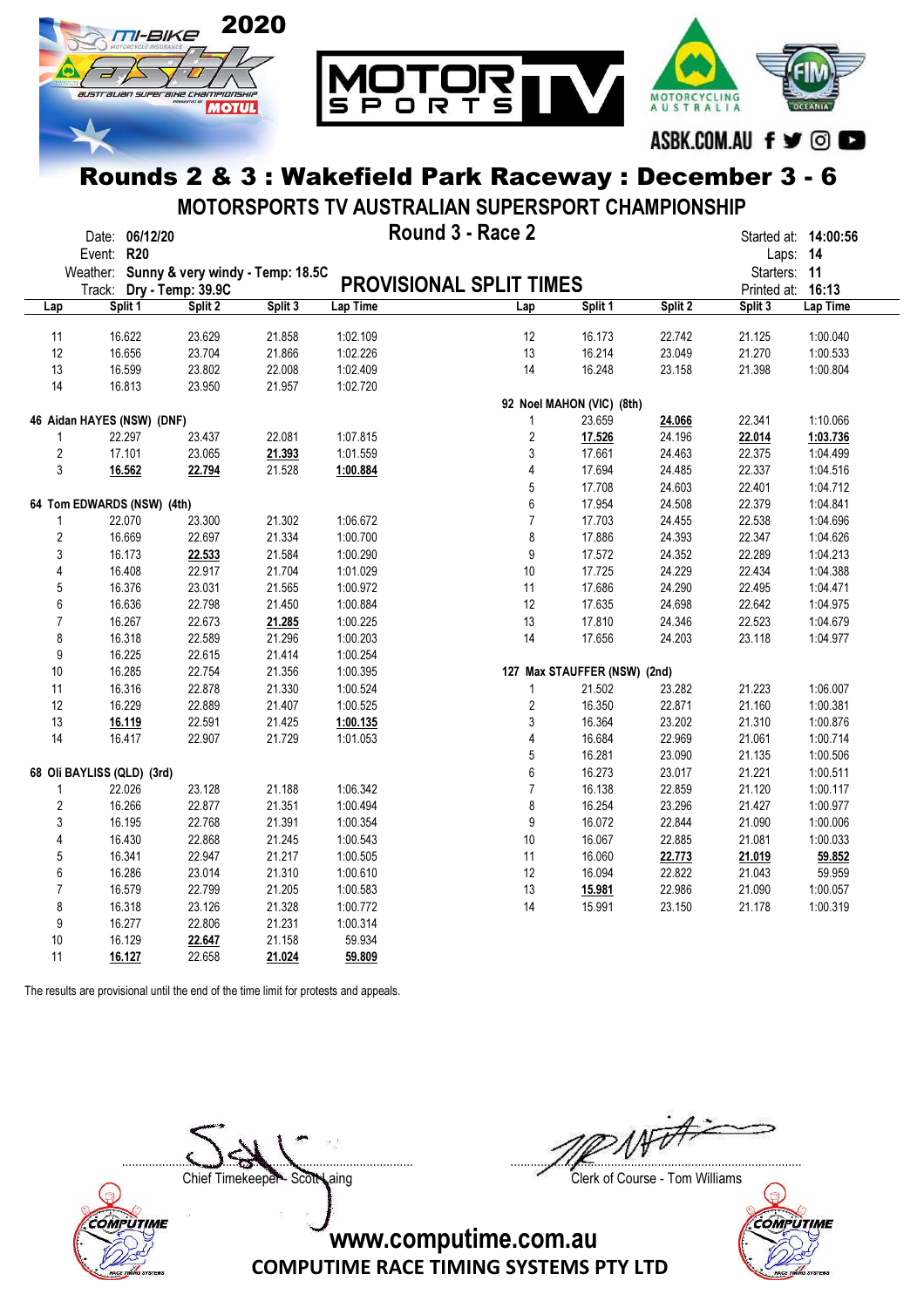

MOTORSPORTS TV AUSTRALIAN SUPERSPORT CHAMPIONSHIP

|              | Date: 06/12/20<br>Event: R20 |     | Round 3 - Race 2<br>Weather: Sunny & very windy - Temp: 18,5C<br>Track: Dry - Temp: 39.9C PROVISIONAL FASTEST LAPS SEQUENCE |                | Started at: <b>14:00:56</b><br>Laps: $14$<br>Starters:<br>-11<br>Printed at: 16:13 |           |
|--------------|------------------------------|-----|-----------------------------------------------------------------------------------------------------------------------------|----------------|------------------------------------------------------------------------------------|-----------|
| Lap          | Race<br><b>Pos</b>           |     | No Name                                                                                                                     | <b>Machine</b> | <b>Fastest</b><br>Lap                                                              | On<br>Lap |
|              |                              |     |                                                                                                                             |                |                                                                                    |           |
|              |                              |     | Tom TOPARIS (NSW)                                                                                                           | Yamaha YZF-R6  | 1:04.803                                                                           |           |
| $\mathbf{2}$ |                              |     | Tom TOPARIS (NSW)                                                                                                           | Yamaha YZF-R6  | 1:00.641                                                                           | 2         |
| 2            |                              | 17  | Broc PEARSON (QLD)                                                                                                          | Yamaha YZF-R6  | 1:00.295                                                                           | 2         |
| 3            | 6                            | 64  | Tom EDWARDS (NSW)                                                                                                           | Yamaha YZF-R6  | 1:00.290                                                                           | 3         |
| 4            |                              | 17  | Broc PEARSON (QLD)                                                                                                          | Yamaha YZF-R6  | 1:00.250                                                                           | 4         |
| 5            |                              | 17  | Broc PEARSON (QLD)                                                                                                          | Yamaha YZF-R6  | 1:00.026                                                                           | 5         |
| 9            |                              | 127 | Max STAUFFER (NSW)                                                                                                          | Yamaha YZF-R6  | 1:00.006                                                                           | 9         |
| 10           | 3                            | 68  | Oli BAYLISS (QLD)                                                                                                           | Yamaha YZF-R6  | 59.934                                                                             | 10        |
| 11           | $\overline{2}$               | 127 | Max STAUFFER (NSW)                                                                                                          | Yamaha YZF-R6  | 59.852                                                                             | 11        |
| 11           | 3                            | 68  | Oli BAYLISS (QLD)                                                                                                           | Yamaha YZF-R6  | 59.809                                                                             | 11        |

The results are provisional until the end of the time limit for protests and appeals.



....................................................................................... .......................................................................................

Chief Timekeeper - Scott Laing Clerk of Course - Tom Williams

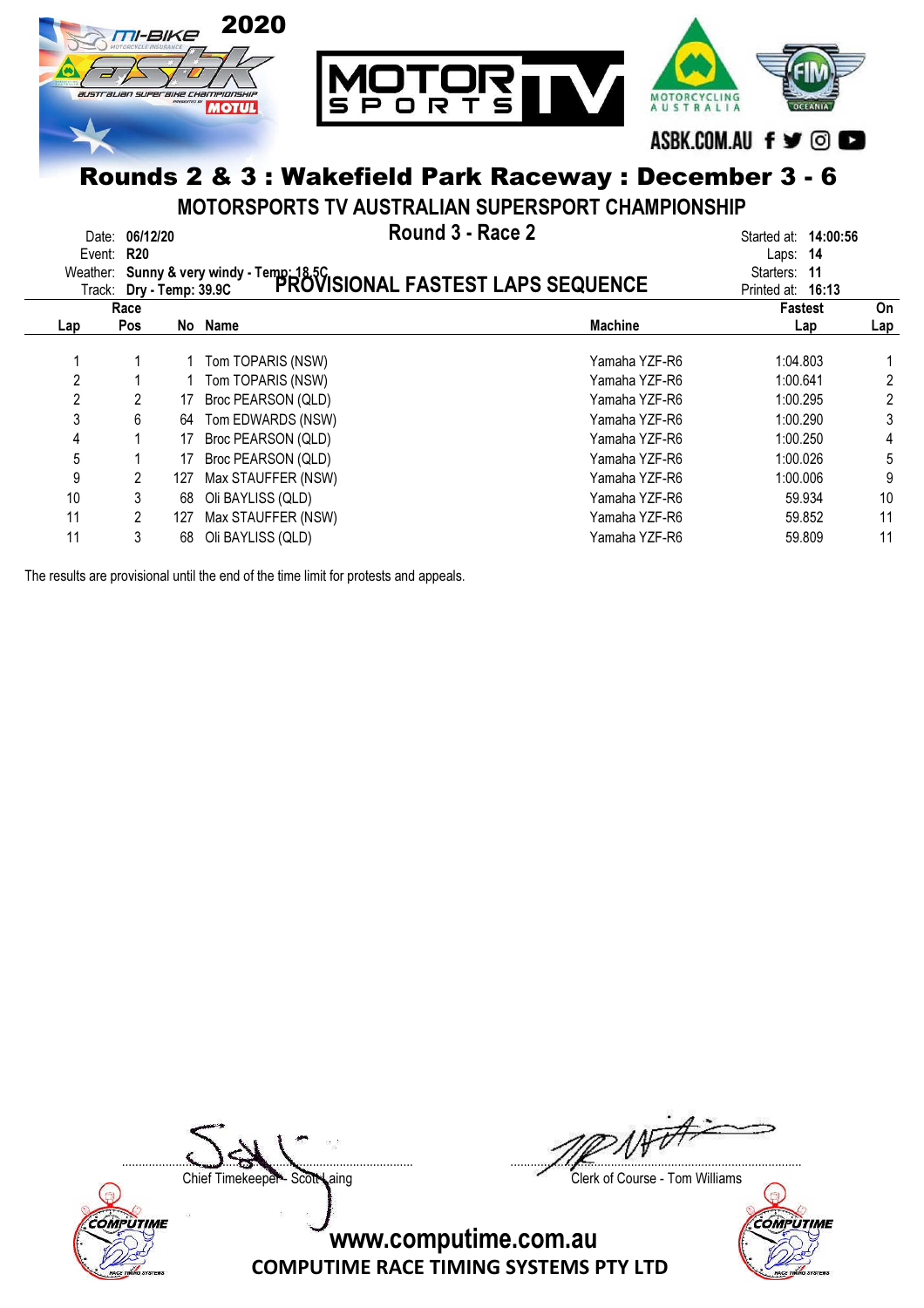

MOTORSPORTS TV AUSTRALIAN SUPERSPORT CHAMPIONSHIP

|           | Date: 06/12/20<br>Event: R20 |                   |                   |                                  |                |              | Round 3 - Race 2             |                |              |                    |                |                                   | Started at: 14:00:56<br>Laps: 14 |          |
|-----------|------------------------------|-------------------|-------------------|----------------------------------|----------------|--------------|------------------------------|----------------|--------------|--------------------|----------------|-----------------------------------|----------------------------------|----------|
|           | Weather:<br>Track:           | Dry - Temp: 39.9C |                   | Sunny & very windy - Temp: 18.5C |                |              | <b>PROVISIONAL LAP SHEET</b> |                |              |                    |                | Starters: 11<br>Printed at: 16:13 |                                  |          |
| No        | Lap Time                     | Gap               | No                | Lap Time                         | Gap            | No           | Lap Time                     | Gap            | No           | Lap Time           | Gap            | No                                | Lap Time                         | Gap      |
|           |                              |                   | 39                | 1:01.103                         | 4.636          | 39           | 1:01.949                     | 8.960          | 39           | 1:02.549           | 15.561         | 92                                | 1:04.975                         | 51.309   |
|           | Lap 1                        |                   | 92                | 1:04.499                         | 12.341         | 92           | 1:04.841                     | 25.485         | 92           | 1:04.213           | 38.431         | 24                                | 1:04.754                         | 55.546   |
| 1         | 1:04.803                     |                   | 24                | 1:11.109                         | 17.456         | 24           | 1:04.090                     | 29.789         | 24           | 1:04.626           | 43.199         |                                   |                                  |          |
| 17        | 1:05.456                     | .653              |                   |                                  |                |              |                              |                |              |                    |                |                                   | Lap 13                           |          |
| 28        | 1:05.631                     | .828              |                   | Lap 4                            |                |              | Lap <sub>7</sub>             |                |              | Lap 10             |                | 17                                | 1:00.072                         |          |
| 127       | 1:06.007                     | 1.204             | 17                | 1:00.250                         |                | 17           | 1:00.193                     |                | 17           | 1:00.345           |                | 127                               | 1:00.057                         | 1.494    |
| 68        | 1:06.342                     | 1.539             | 1                 | 1:00.787                         | .012           | $\mathbf{1}$ | 1:00.633                     | 1.865          | 127          | 1:00.033           | 2.309          | 68                                | 1:00.533                         | 2.331    |
| 64        | 1:06.672                     | 1.869             | 68                | 1:00.543                         | .998           | 127          | 1:00.117                     | 2.034          | 68           | 59.934             | 2.632          | 64                                | 1:00.135                         | 4.306    |
| 42        | 1:07.133                     | 2.330             | 127               | 1:00.714                         | 1.243          | 68           | 1:00.583                     | 2.353          | $\mathbf{1}$ | 1:00.394           | 3.590          | $\mathbf{1}$                      | 1:00.762                         | 5.207    |
| 39        | 1:07.697                     | 2.894             | 28                | 1:01.456                         | 1.687          | 64           | 1:00.225                     | 3.694          | 64           | 1:00.395           | 3.805          | 42                                | 1:02.409                         | 16.514   |
| 46        | 1:07.815                     | 3.012             | 64                | 1:01.029                         | 1.956          | 28           | 1:00.899                     | 4.763          | 28           | 1:01.236           | 7.600          | 39                                | 1:03.155                         | 25.086   |
| 24        | 1:09.115                     | 4.312             | 42                | 1:00.621                         | 2.411          | 42           | 1:01.063                     | 5.983          | 42           | 1:01.941           | 10.453         | 92                                | 1:04.679                         | 55.916   |
| 92        | 1:10.066                     | 5.263             | 39                | 1:01.556                         | 5.417          | 39           | 1:01.918                     | 10.685         | 39           | 1:02.523           | 17.739         | 24                                | 1:04.204                         | 59.678   |
|           |                              |                   | 92                | 1:04.516                         | 16.082         | 92           | 1:04.696                     | 29.988         | 92           | 1:04.388           | 42.474         |                                   |                                  |          |
|           | Lap <sub>2</sub>             |                   | 24                | 1:04.455                         | 21.136         | 24           | 1:04.808                     | 34.404         | 24           | 1:04.245           | 47.099         |                                   | Lap 14                           |          |
| 1         | 1:00.641                     |                   |                   |                                  |                |              |                              |                |              |                    |                | 17                                | 1:00.436                         |          |
| 17        | 1:00.295                     | .307              |                   | Lap <sub>5</sub>                 |                |              | Lap <sub>8</sub>             |                |              | Lap 11             |                | 127                               | 1:00.319                         | 1.377    |
| 28        | 1:00.448                     | .635              | 17                | 1:00.026                         |                | 17           | 1:00.168                     |                | 17           | 1:00.151           |                | 68                                | 1:00.804                         | 2.699    |
| 127       | 1:00.381                     | .944              | 1                 | 1:00.778                         | .764           | 127          | 1:00.977                     | 2.843          | 127          | 59.852             | 2.010          | 64                                | 1:01.053                         | 4.923    |
| 68        | 1:00.494                     | 1.392             | 68                | 1:00.505                         | 1.477          | $\mathbf 1$  | 1:01.260                     | 2.957          | 68           | 59.809             | 2.290          | $\mathbf{1}$                      | 1:00.998                         | 5.769    |
| 64        | 1:00.700                     | 1.928             | 127               | 1:00.506                         | 1.723          | 68           | 1:00.772                     | 2.957          | 1            | 1:00.500           | 3.939          | 42                                | 1:02.720                         | 18.798   |
| 42        | 1:01.013                     | 2.702             | 64                | 1:00.972                         | 2.902          | 64           | 1:00.203                     | 3.729          | 64           | 1:00.524           | 4.178          | 39                                | 1:02.743                         | 27.393   |
| 46        | 1:01.559                     | 3.930             | 28                | 1:01.417                         | 3.078          | 28           | 1:01.284                     | 5.879          | 28           | 1:00.991           | 8.440          | 92                                | 1:04.977                         | 1:00.457 |
| 39        | 1:01.796                     | 4.049             | 42                | 1:01.423                         | 3.808          | 42           | 1:01.456                     | 7.271          | 42           | 1:02.109           | 12.411         | 24                                | 1:04.487                         | 1:03.729 |
| 24        | 1:03.192                     | 6.863             | 39                | 1:01.744                         | 7.135          | 39           | 1:02.723                     | 13.240         | 39           | 1:02.080           | 19.668         |                                   |                                  |          |
| 92        | 1:03.736                     | 8.358             | 92                | 1:04.712                         | 20.768         | 92           | 1:04.626                     | 34.446         | 92           | 1:04.471           | 46.794         |                                   |                                  |          |
|           |                              |                   | 24                | 1:04.713                         | 25.823         | 24           | 1:04.565                     | 38.801         | 24           | 1:04.304           | 51.252         |                                   |                                  |          |
|           | Lap <sub>3</sub><br>1:00.516 |                   |                   |                                  |                |              |                              |                |              |                    |                |                                   |                                  |          |
| 1         |                              |                   |                   | Lap <sub>6</sub><br>1:00.124     |                |              | Lap <sub>9</sub><br>1:00.228 |                |              | Lap 12<br>1:00.460 |                |                                   |                                  |          |
| 17        | 1:00.734                     | .525<br>1.006     | 17                |                                  |                | 17           |                              |                | 17           | 59.959             |                |                                   |                                  |          |
| 28<br>68  | 1:00.887<br>1:00.354         | 1.230             | $\mathbf 1$<br>68 | 1:00.785<br>1:00.610             | 1.425<br>1.963 | 127<br>68    | 1:00.006<br>1:00.314         | 2.621<br>3.043 | 127<br>68    | 1:00.040           | 1.509<br>1.870 |                                   |                                  |          |
|           |                              | 1.304             | 127               | 1:00.511                         |                |              | 1:00.812                     | 3.541          | 64           | 1:00.525           | 4.243          |                                   |                                  |          |
| 127<br>64 | 1:00.876<br>1:00.290         | 1.702             | 64                | 1:00.884                         | 2.110<br>3.662 | 1            | 1:00.254                     | 3.755          |              | 1:01.038           | 4.517          |                                   |                                  |          |
| 42        | 1:00.379                     | 2.565             | 28                | 1:01.103                         | 4.057          | 64<br>28     | 1:01.058                     | 6.709          | 1<br>42      | 1:02.226           | 14.177         |                                   |                                  |          |
| 46        |                              | 4.298             | 42                |                                  | 5.113          | 42           |                              | 8.857          | 39           | 1:02.795           | 22.003         |                                   |                                  |          |
|           | 1:00.884                     |                   |                   | 1:01.429                         |                |              | 1:01.814                     |                |              |                    |                |                                   |                                  |          |

The results are provisional until the end of the time limit for protests and appeals.



....................................................................................... .......................................................................................

Chief Timekeeper - Scott Laing Clerk of Course - Tom Williams

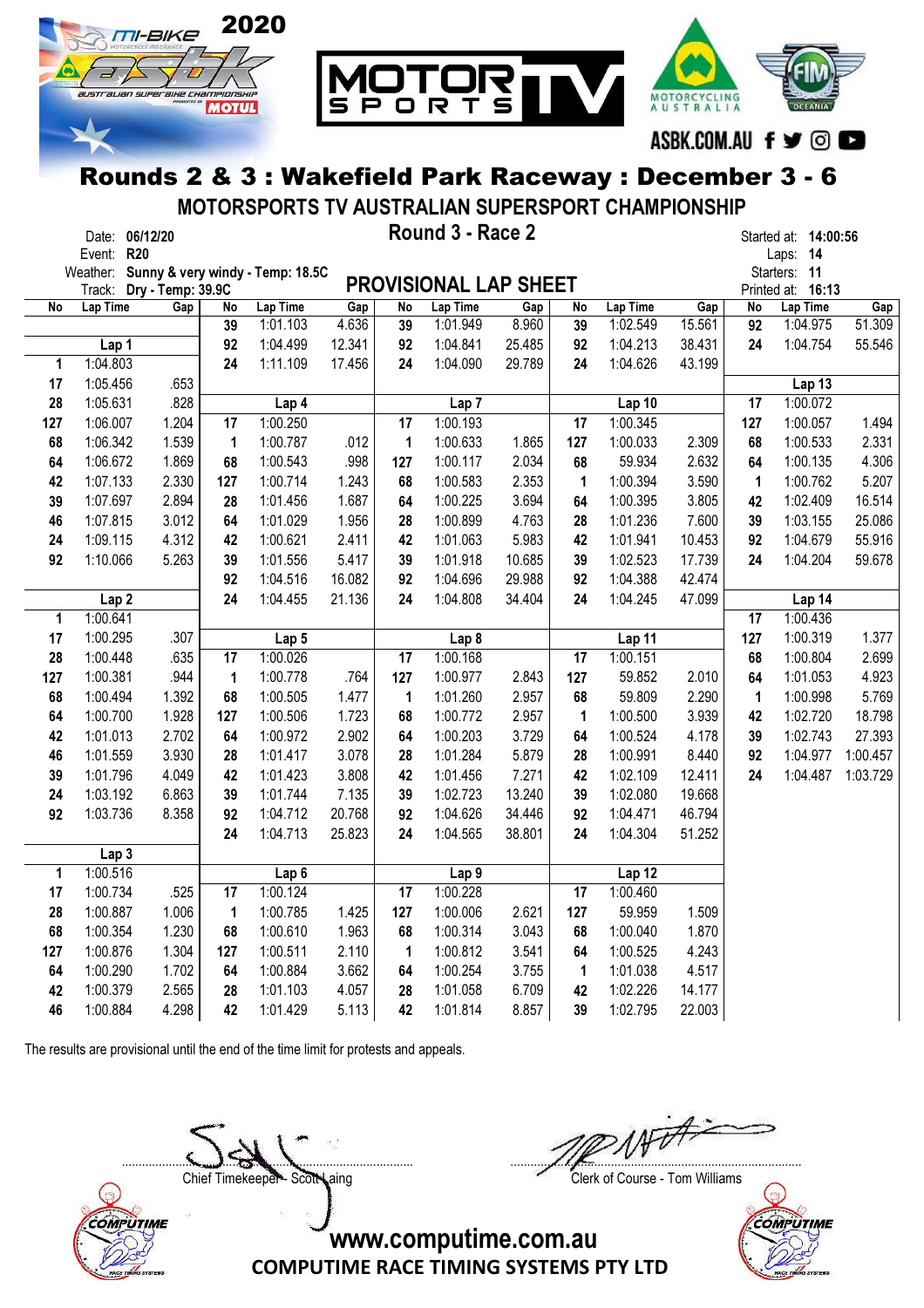

| Event:              | <b>R20</b>                       |       |     |     |     |     |     |     |     |                              |     |     |     |     |             | -14<br>Laps:        |
|---------------------|----------------------------------|-------|-----|-----|-----|-----|-----|-----|-----|------------------------------|-----|-----|-----|-----|-------------|---------------------|
| Weather:            | Sunny & very windy - Temp: 18.5C |       |     |     |     |     |     |     |     |                              |     |     |     |     | Starters:   | 11                  |
| Track:              | Dry - Temp: 39.9C                |       |     |     |     |     |     |     |     | <b>PROVISIONAL LAP CHART</b> |     |     |     |     | Printed at: | 16:13               |
|                     |                                  |       |     |     |     |     |     |     |     |                              |     |     |     |     |             |                     |
| <b>Name</b>         | Grid                             |       | 2   | 3   | 4   | 5   | 6   |     | 8   | 9                            | 10  | 11  | 12  | 13  | 14          | <b>Name</b>         |
|                     |                                  |       |     |     |     |     |     |     |     |                              |     |     |     |     |             |                     |
| T. TOPARIS          |                                  |       |     |     |     |     |     |     |     |                              |     |     |     |     |             | <b>B. PEARSON</b>   |
| <b>M. STAUFFER</b>  | 127                              |       |     |     |     |     |     |     | 127 | 127                          | 427 | 427 | 127 | 127 | 127         | <b>M. STAUFFER</b>  |
| J. HYDE             | 28                               | $-28$ | 28  | 28  | 68  | 68  | 68  | 127 |     | 68                           | 68  | 68  | 68  | 68  | 68          | O. BAYLISS          |
| <b>B. PEARSON</b>   |                                  |       | 127 | 68  | 127 | 127 | 127 | 68  | 68  |                              |     |     | 64  | 64  | 64          | <b>T. EDWARDS</b>   |
| T. EDWARDS          | 64                               | 68    | 68  | 127 | 28  | 64  | 64  | 64  | 64  | 64                           | 64  | 64  |     |     |             | <b>T. TOPARIS</b>   |
| <b>J. PASSFIELD</b> | 42                               | 64    | 64  | 64  | 64  |     | 28  | 28  |     | 28                           | 28  | 28  | 42  | 42  | 42          | <b>J. PASSFIELD</b> |
| A. HAYES            | 46                               | 42    | 42  | 42  | 42  | 42  | 42  | 42  | 42  | 42                           | 42  | 42  | 39  | 39  | 39          | S. NICHOLSON        |
| S. NICHOLSON        | 39                               | 39    | 46  | 46  | 39  | 39  | 39  | 39  | 39  | 39                           | 39  | 39  | 92  | -92 | -92         | N. MAHON            |
| O. BAYLISS          | 68                               |       | 39  | 39  | 92  | 92  |     |     |     | 92                           | 92  | 92  |     | 94  | -24         | $P$ $ $             |
| N. MAHON            | 92                               |       |     | 92  | 24  | 94  |     |     |     | 94                           | 94  |     |     |     |             |                     |
| P. LI               |                                  |       |     |     |     |     |     |     |     |                              |     |     |     |     |             |                     |

The results are provisional until the end of the time limit for protests and appeals.



....................................................................................... .......................................................................................

Chief Timekeeper - Scott Laing Clerk of Course - Tom Williams

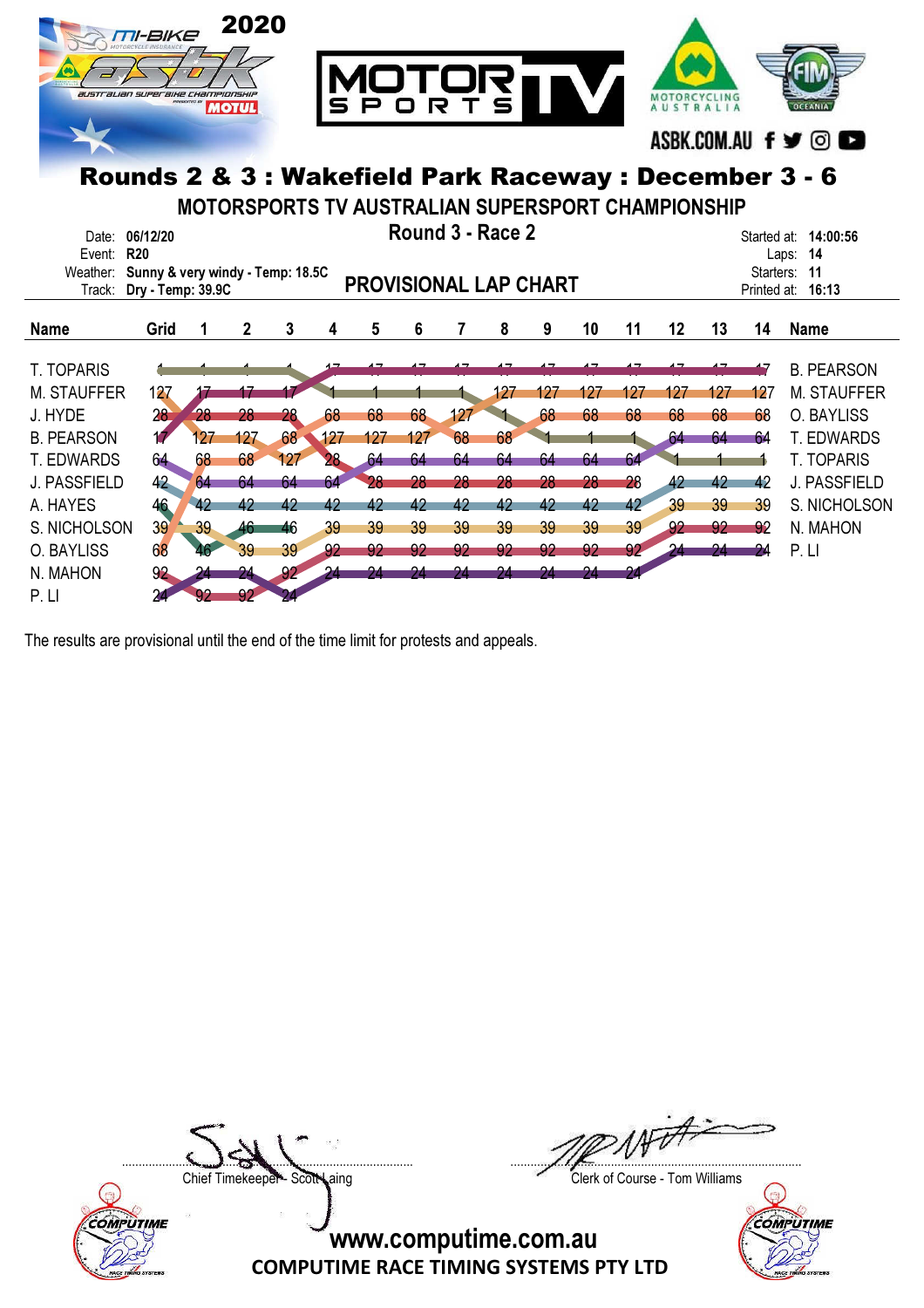

MOTORSPORTS TV AUSTRALIAN SUPERSPORT CHAMPIONSHIP

|            | 06/12/20<br>Date:<br><b>R20</b><br>Event: |        | Round 3 - Race 2                                                                     |        |                                         |        | Started at: <b>14:00:56</b><br>14<br>Laps: |          |          |  |  |
|------------|-------------------------------------------|--------|--------------------------------------------------------------------------------------|--------|-----------------------------------------|--------|--------------------------------------------|----------|----------|--|--|
|            | Weather:<br>Track:                        |        | Sunny & very windy - Temp: 18.5C<br>Dry - Tamp: 39.9C PROVISIONAL BEST PARTIAL TIMES |        | 11<br>Starters:<br>Printed at:<br>16:13 |        |                                            |          |          |  |  |
|            | Split 1                                   |        | Split 2                                                                              |        | Split 3                                 |        | <b>LAP</b>                                 |          |          |  |  |
| <b>Pos</b> | <b>Name</b>                               | Time   | Name                                                                                 | Time   | Name                                    | Time   | Name                                       | Ideal    | Fastest  |  |  |
|            | M. STAUFFER                               | 15.981 | T. EDWARDS                                                                           | 22.533 | M. STAUFFER                             | 21.019 | <b>M. STAUFFER</b>                         | 59.773   | 59.852   |  |  |
| 2          | <b>B. PEARSON</b>                         | 15.994 | J. HYDE                                                                              | 22.640 | O. BAYLISS                              | 21.024 | <b>O. BAYLISS</b>                          | 59.798   | 59.809   |  |  |
| 3.         | T. EDWARDS                                | 16.119 | O. BAYLISS                                                                           | 22.647 | <b>B. PEARSON</b>                       | 21.068 | <b>T. EDWARDS</b>                          | 59.937   | 1:00.135 |  |  |
|            | O. BAYLISS                                | 16.127 | T. TOPARIS                                                                           | 22.770 | T. TOPARIS                              | 21.160 | <b>B. PEARSON</b>                          | 59.948   | 1:00.026 |  |  |
| 5.         | . TOPARIS                                 | 16.257 | M. STAUFFER                                                                          | 22.773 | S. NICHOLSON                            | 21.231 | <b>T. TOPARIS</b>                          | 1:00.187 | 1:00.394 |  |  |
| 6.         | J. PASSFIELD                              | 16.299 | A. HAYES                                                                             | 22.794 | <b>J. PASSFIELD</b>                     | 21.261 | <b>J. PASSFIELD</b>                        | 1:00.379 | 1:00.379 |  |  |
|            | 7 J. HYDE                                 | 16.411 | J. PASSFIELD                                                                         | 22.819 | T. EDWARDS                              | 21.285 | J. HYDE                                    | 1:00.448 | 1:00.448 |  |  |
| 8          | A. HAYES                                  | 16.508 | <b>B. PEARSON</b>                                                                    | 22.886 | A. HAYES                                | 21.393 | A. HAYES                                   | 1:00.695 | 1:00.884 |  |  |
| 9          | S. NICHOLSON                              | 16.831 | S. NICHOLSON                                                                         | 22.975 | J. HYDE                                 | 21.397 | S. NICHOLSO                                | 1:01.037 | 1:01.103 |  |  |
| 10         | P.LI                                      | 17.242 | P. LI                                                                                | 23.932 | P. LI                                   | 21.959 | P.LI                                       | 1:03.133 | 1:03.192 |  |  |
|            | N. MAHON                                  | 17.526 | N. MAHON                                                                             | 24.066 | N. MAHON                                | 22.014 | N. MAHON                                   | 1:03.606 | 1:03.736 |  |  |

The results are provisional until the end of the time limit for protests and appeals.



....................................................................................... .......................................................................................

Chief Timekeeper - Scott Laing Clerk of Course - Tom Williams

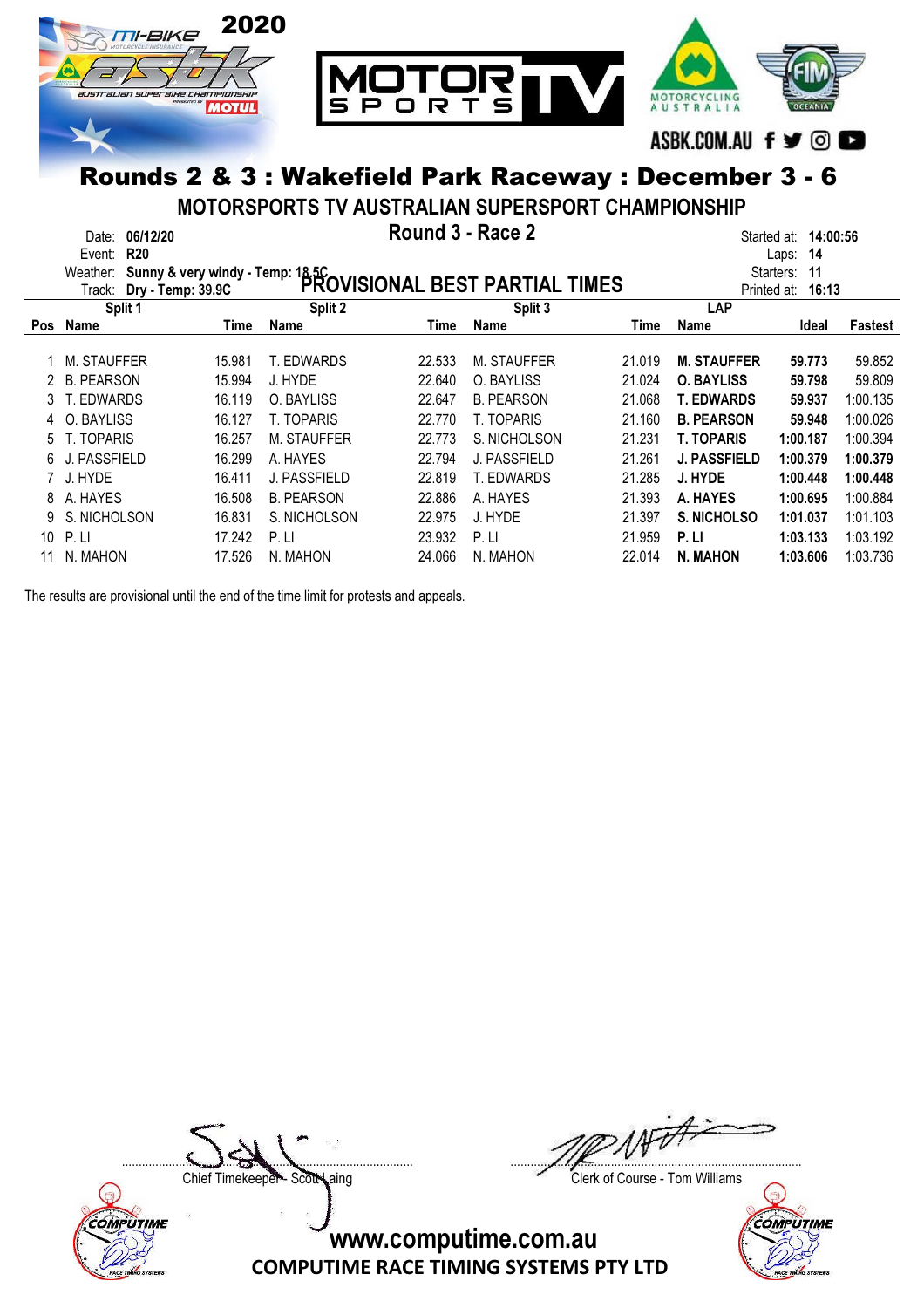

#### Rounds 2 & 3 : Wakefield Park Raceway : December 3 - 6 MOTORSPORTS TV AUSTRALIAN SUPERSPORT CHAMPIONSHIP

PROVISIONAL ROUND POINTS

#### AUSTRALIAN SUPERSPORT CHAMPIONSHIP - ROUND 3

|     |     |                        |                | Rnd 3 | Rnd 3  | Rnd 3  |              |
|-----|-----|------------------------|----------------|-------|--------|--------|--------------|
| Pos | No  | <b>Name</b>            | <b>Machine</b> | Pole  | Race 1 | Race 2 | <b>Total</b> |
|     |     |                        |                |       |        |        |              |
|     | 127 | Max STAUFFER           | Yamaha         |       | 25     | 20     | 45           |
| 2   | 17  | <b>Broc PEARSON</b>    | Yamaha         |       | 18     | 25     | 43           |
| 3   | 64  | <b>Tom EDWARDS</b>     | Yamaha         |       | 20     | 17     | 37           |
| 4   | 68  | Oli BAYLISS            | Yamaha         |       | 16     | 18     | 34           |
| 5   |     | <b>Tom TOPARIS</b>     | Yamaha         | 1     | 17     | 16     | 34           |
| 6   | 42  | <b>Jack PASSFIELD</b>  | Yamaha         |       | 15     | 15     | 30           |
|     | 39  | <b>Scott NICHOLSON</b> | Suzuki         |       | 12     | 14     | 26           |
| 8   | 92  | <b>Noel MAHON</b>      | Kawasaki       |       | 11     | 13     | 24           |
| 9   | 24  | Patrick LI             | Yamaha         |       | 10     | 12     | 22           |
| 10  | 46  | Aidan HAYES            | Yamaha         |       | 14     |        | 14           |
| 11  | 28  | Jack HYDE              | Yamaha         |       | 13     |        | 13           |
|     |     |                        |                |       |        |        |              |



....................................................................................... .......................................................................................

Chief Timekeeper - Scott Laing Clerk of Course - Tom Williams

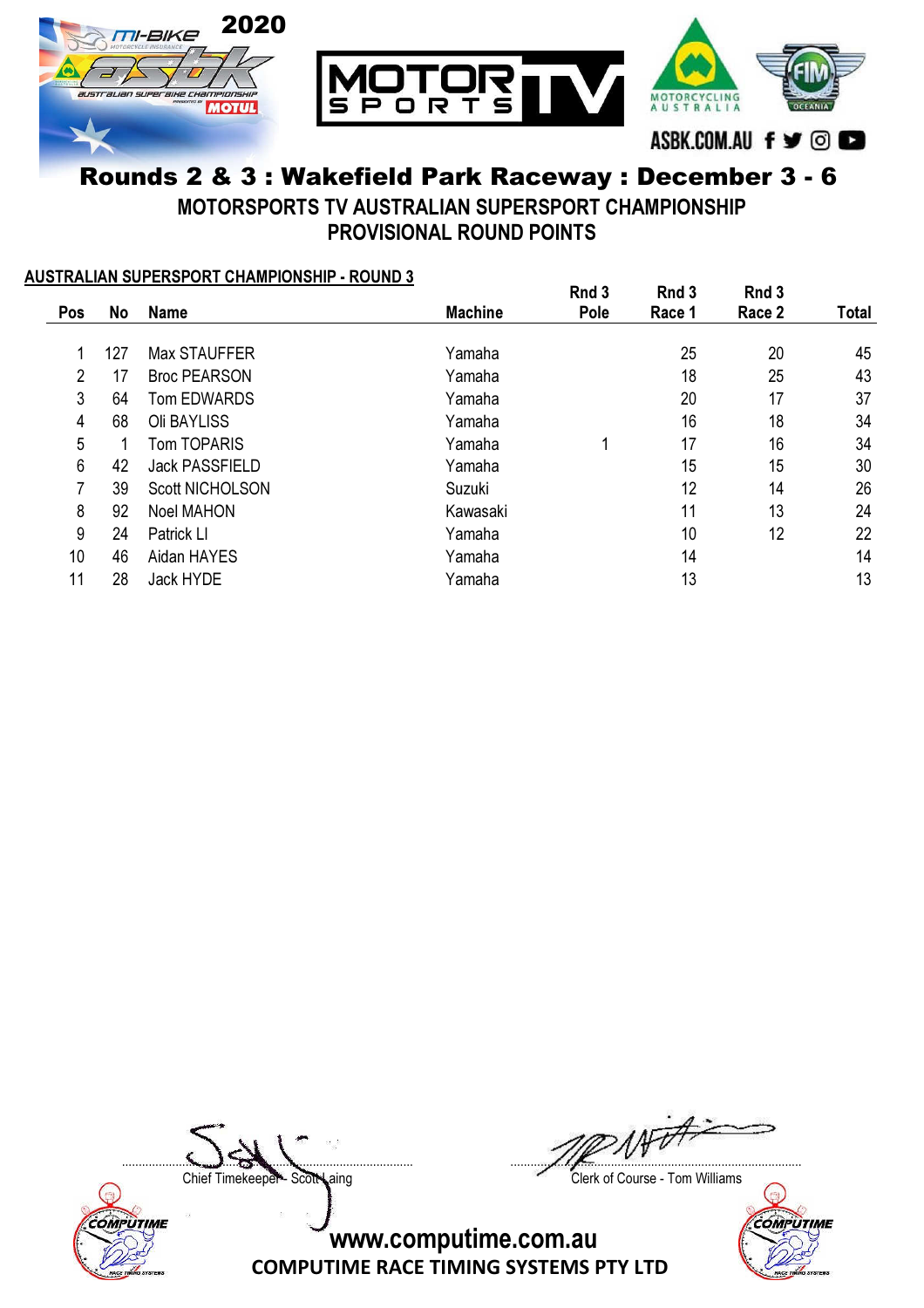

MOTORSPORTS TV AUSTRALIAN SUPERSPORT CHAMPIONSHIP PROVISIONAL FINAL CHAMPIONSHIP POINTS

|                |     | <u> AUSTRALIAN SUPERSPORT CHAMPIONSHIP - ROUND 3</u> |                |                |             |       |        |        |                  |
|----------------|-----|------------------------------------------------------|----------------|----------------|-------------|-------|--------|--------|------------------|
|                |     |                                                      |                | Rnd 1          | Rnd 2       | Rnd 3 | Rnd 3  | Rnd 3  |                  |
| Pos            | No  | <b>Name</b>                                          | <b>Machine</b> | <b>WSBK</b>    | <b>Wfld</b> | Pole  | Race 1 | Race 2 | <b>Total</b>     |
| $\mathbf 1$    | 1   | Tom TOPARIS                                          | Yamaha         | 65             | 51          | 1     | 17     | 16     | 150              |
| $\overline{2}$ | 68  | Oli BAYLISS                                          | Yamaha         | 71             | 34          |       | 16     | 18     | 139              |
| 3              | 127 | Max STAUFFER                                         | Yamaha         | 47             | 36          |       | 25     | 20     | 128              |
| 4              | 17  | <b>Broc PEARSON</b>                                  | Yamaha         | 37             | 40          |       | 18     | 25     | 120              |
| 5              | 64  | Tom EDWARDS                                          | Yamaha         | 49             | 32          |       | 20     | 17     | 118              |
| 6              | 42  | Jack<br><b>PASSFIELD</b>                             | Yamaha         | 34             | 12          |       | 15     | 15     | 76               |
| 7              | 28  | Jack HYDE                                            | Yamaha         | 46             | 14          |       | 13     |        | 73               |
| 8              | 46  | Aidan HAYES                                          | Yamaha         | 31             | 27          |       | 14     |        | 72               |
| 9              | 39  | Scott                                                | Suzuki         |                | 29          |       | 12     | 14     | 55               |
|                |     | <b>NICHOLSON</b>                                     |                |                |             |       |        |        |                  |
| 10             | 27  | Nic LIMINTON                                         | Yamaha         | 50             |             |       |        |        | 50               |
| 11             | 92  | <b>Noel MAHON</b>                                    | Kawasaki       |                | 26          |       | 11     | 13     | 50               |
| 12             | 29  | <b>Ted COLLINS</b>                                   | Suzuki         | 37             |             |       |        |        | 37               |
| 13             | 86  | Dallas SKEER                                         | Suzuki         | 29             |             |       |        |        | 29               |
| 14             | 85  | <b>Ty LYNCH</b>                                      | Yamaha         | 27             |             |       |        |        | 27               |
| 15             | 24  | Patrick LI                                           | Yamaha         | 4              |             |       | 10     | 12     | 26               |
| 16             | 61  | Rhys BELLING                                         | Yamaha         | 26             |             |       |        |        | 26               |
| 17             | 96  | Luke MITCHELL                                        | Yamaha         | 22             |             |       |        |        | 22               |
| 18             | 52  | Ryan TAYLOR                                          | Yamaha         | 21             |             |       |        |        | 21               |
| 19             | 82  | Chris QUINN                                          | Yamaha         | 17             |             |       |        |        | 17               |
| 20             | 25  | <b>Brodie MALOUF</b>                                 | Yamaha         | 10             |             |       |        |        | 10               |
| 21             | 71  | Darren<br><b>McGRATH</b>                             | Kawasaki       | 10             |             |       |        |        | 10               |
| 22             | 58  | Mitch KUHNE                                          | Yamaha         | 9              |             |       |        |        | $\boldsymbol{9}$ |
| 23             | 555 | Andrew EDSER                                         | Kawasaki       | 5              |             |       |        |        | $\overline{5}$   |
| 24             | 30  | Stephany<br>KAPILAWI-<br><b>JAMES</b>                | Yamaha         | $\overline{2}$ |             |       |        |        | $\overline{2}$   |



....................................................................................... .......................................................................................

Chief Timekeeper - Scott Laing Clerk of Course - Tom Williams